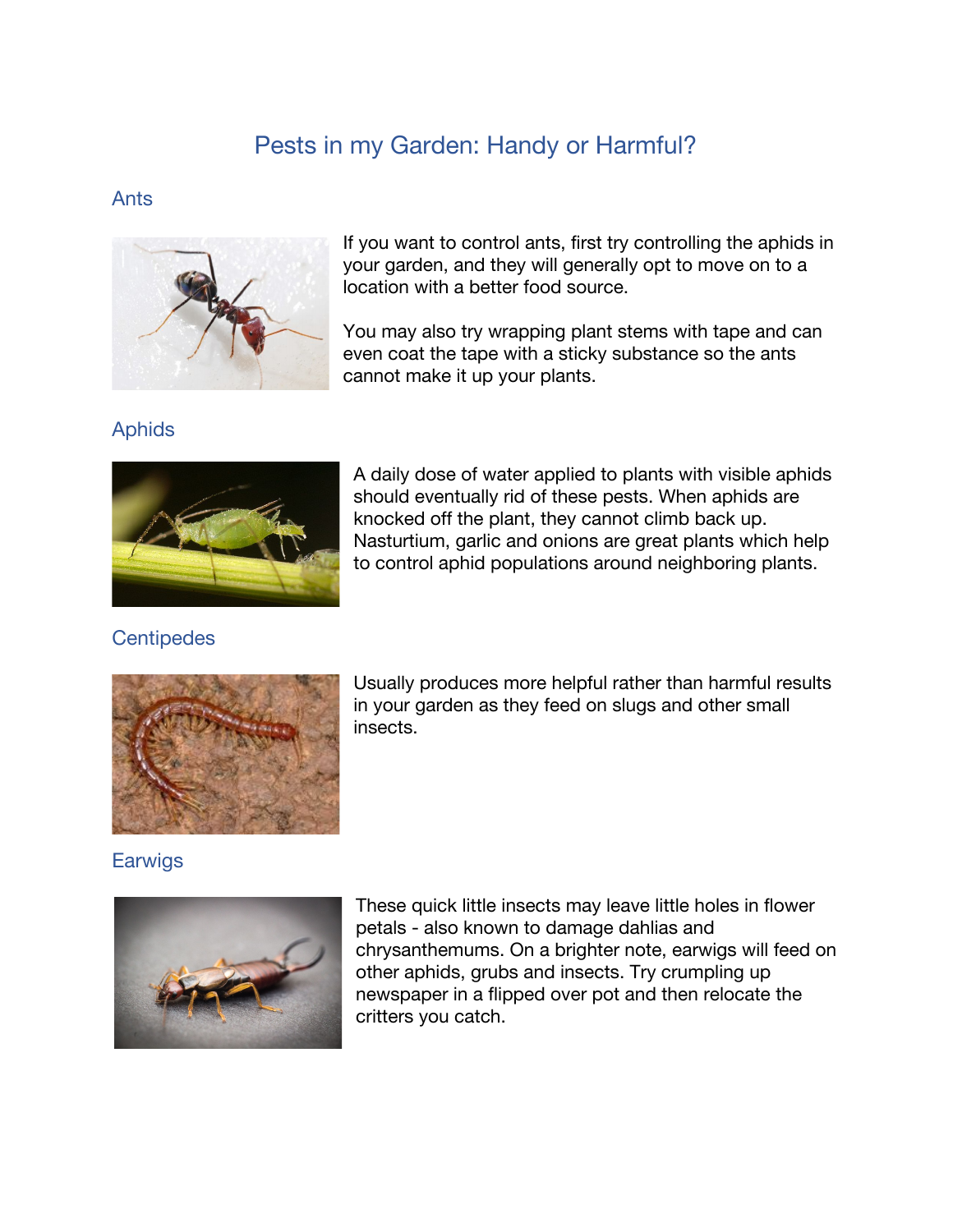#### Green Lacewing



Usually welcomed into gardens by due to their appetite for spider mites, leafhoppers, caterpillars and aphids. Attract these insects with flowers that produce copious amounts of pollen and nectar.

# Ladybugs



We love our ladybugs, they help keep garden enemies like aphids at bay! Dill is an excellent attractant for these lucky insects.

# Slugs/Snail



Try to relocate slugs/snails to control the population which has made its way into your greenhouse or garden. Another effective option is to line your garden box with copper barrier strips to deter the unwanted company.

#### **Spittlebugs**



These bugs, which live in a foamy cocoon, can cause your plant's growth to be stunted as they feed off the sap of leaf stems. The solution can be as simple as rinsing them off with a hose. Make sure the setting is high enough to wash them off them but not so high that it will damage your plants.